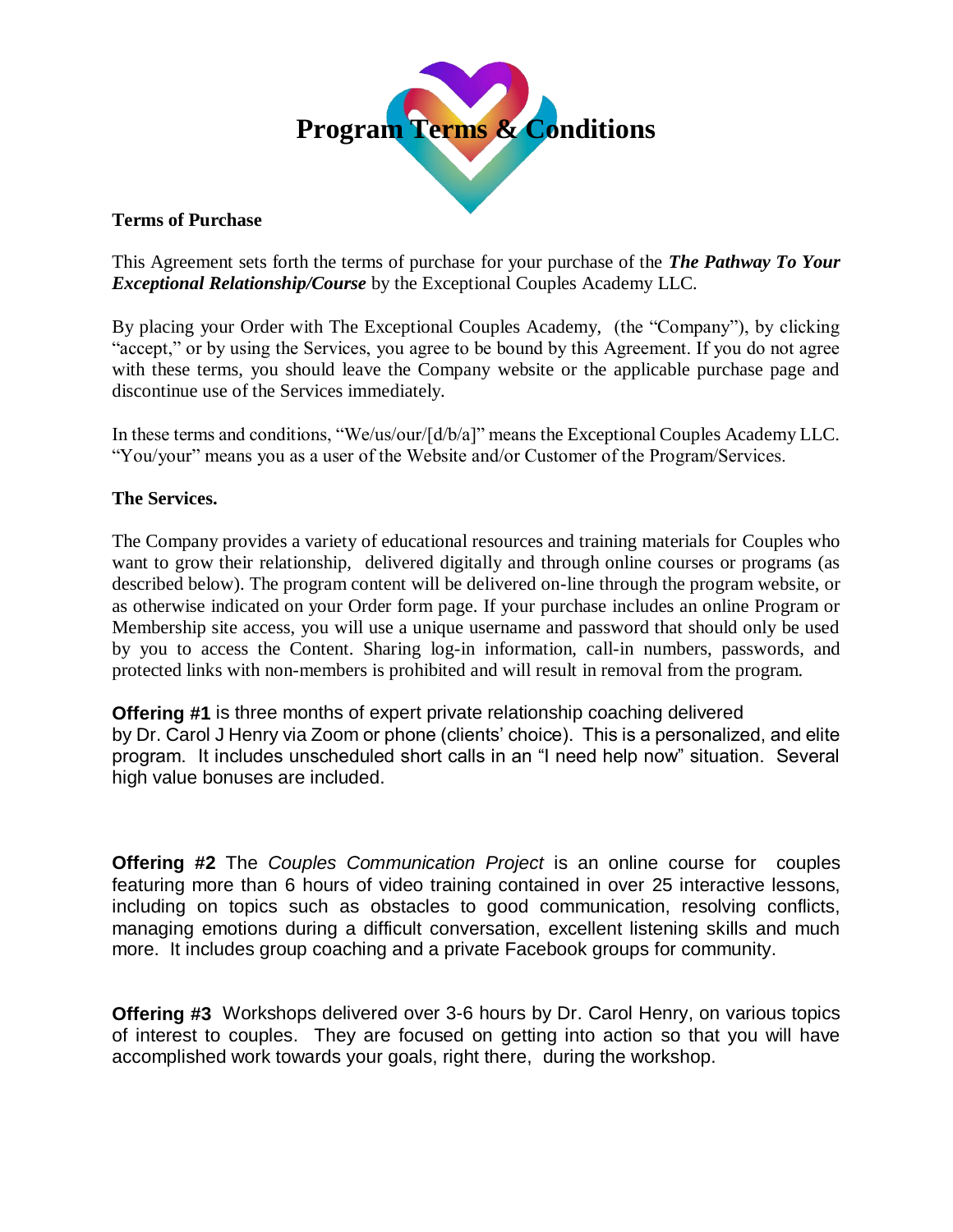**Offering #4** Membership program by subscription. High value information is delivered to your door monthly, along with a virtual component. This is an opportunity to keep up your relationship growth, with actionable, valuable and enjoyable topics and steps to do, to grow your relationship. Members have access to all courses and workshops as well as live (virtual) events.[ Coming in early 2021 ]

### **Payment.**

Payment is required before beginning the program, as indicated on your Order form, and may be a one-time fee, or a monthly or other recurring fee, as applicable. Please check the details of your Order form or Order page for the information specific to your program. You agree to pay the amount agreed and not to cancel this transaction with your bank or credit card company. The Company is not responsible for any overdraft charges, over limit charges, or NSF fees charged by your bank or credit card company. Fees for Services may be pre-paid or by installment, as indicated on your Order form. Failure to make an installment payment will result in suspension or termination of the Services. The Company does not guarantee any specific results from use of the Services. The Company does not make any representations or warranties as to specific outcomes or results.

# **Refund Policy**

**Offering #1** Refund Policy. If you have attended one (1) private coaching call with Dr. Henry and have completed all of the pre-session exercises, and you decide after the 1<sup>st</sup> call that this is not for you, you will be refunded your investment. Please contact us by emailing [drcaroljhenry@theexceptionalcouplesacademy.com](mailto:drcaroljhenry@theexceptionalcouplesacademy.com) with the words PROGRAM REFUND in the subject line. Your investment will be refunded and no further coaching will be delivered. Your access to the bonuses will be cancelled. No refunds will be issued after more than one (1) coaching session.

# **Offering #2** Refund policy.

We are so confident that you will reap the rewards and benefits of this program, if you put it into action, that we offer the following refund policy: if you follow all of the steps and requirements of the program, and document the actions taken to fulfill all program requirements and are still not satisfied with the results of your program, a refund may be issued within 30 days of the purchase date. We will require proof of actions taken consistent with the program. No refunds will be issued after 30 days. If you feel that the program is not for you, please take the steps mentioned and contact us at [support@theexceptionalcouplesacademy.com](mailto:support@theexceptionalcouplesacademy.com) After the refund, access to the course and bonuses will be cancelled.

**Offering #3** Refund policy. Workshops. We have poured blood, sweat and tears into building this program for you. Refunds are available until 7 days before the Workshop is held. No refuds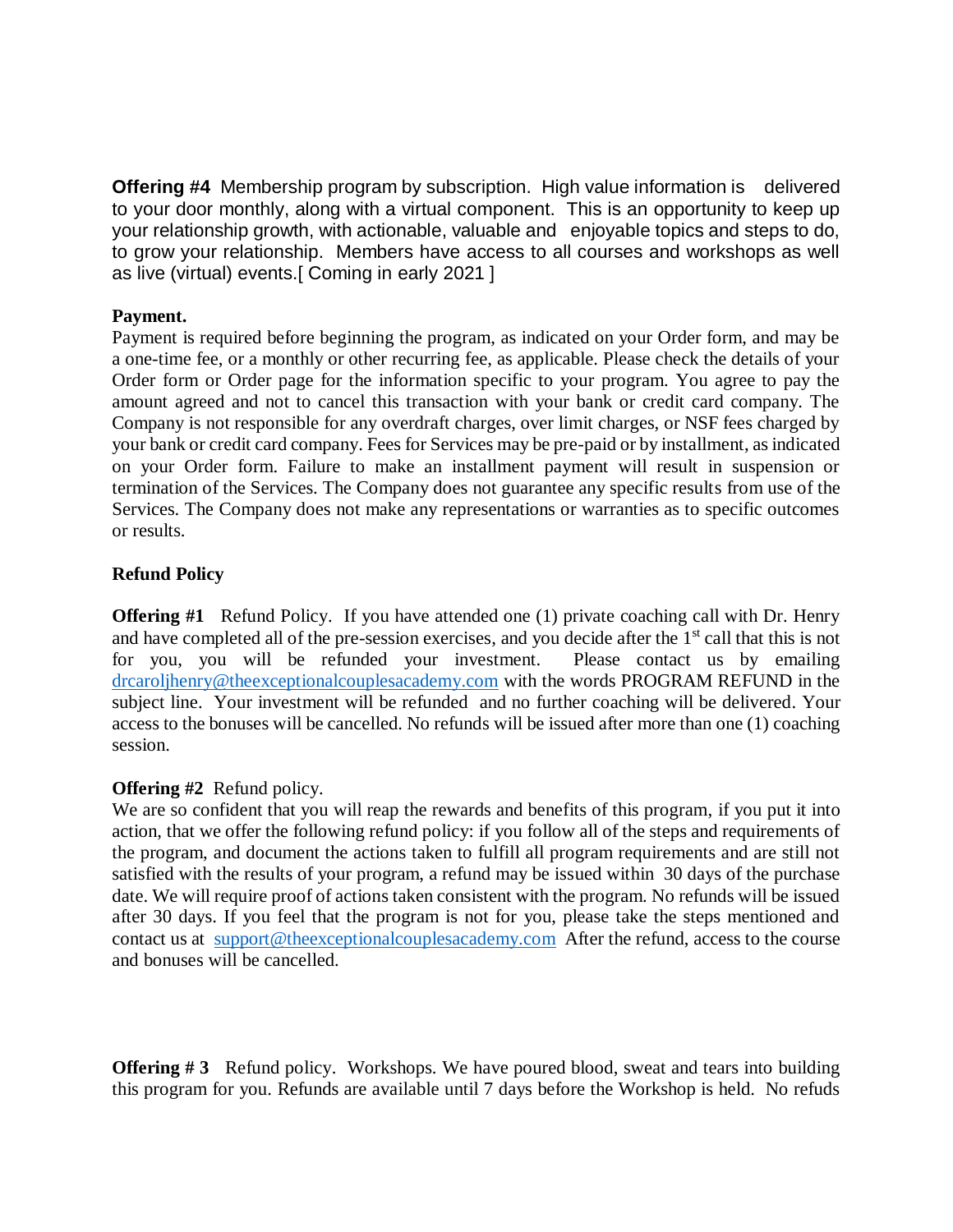are available after that time. Please ensure that the workshop suits the purpose for which you desire to use it before purchasing.

**(Offering #4** Refund policy. This Membership program is under construction. Refund terms are not determined at this time.)

**Confidentiality & Non-Disclosure Agreement.** You are free to speak, write and share about your own experiences from the Program, but you agree to keep all information shared by others confidential, including all information shared by others inside of the online community associated with the Program. This provision specifically applies to and includes content shared within the membership course, where applicable, and any private Facebook group, or similar forum if used. If you have any questions about the applicability of this provision, please contact us via email at [support@theexceptionalcouplesacademy.com](mailto:support@theexceptionalcouplesacademy.com)

**Communications.** The online community associated with the Program is intended to be a supportive, respectful and positive community for all involved. Communicating disrespectfully to any other members of the group constitutes grounds for removal from the Program and any associated online forum, which decision shall be in the sole discretion of the Company.

**Term**. This Agreement will be effective consistent with the term indicated on your Order form or Order page. Failure to pay for the Program or Services consistent with the program requirements will result in termination of the Program prior to the end of the applicable term, and your access to Program materials or ongoing Services will be discontinued. Additional fees may be accrued in the event you continue to access the Program website or continue to use the Services after any failure to pay for said services.

**Reservation of Rights**. Company reserves the rights to remove you from the Program or Services for cause, whether a breach of this contract, an act of misfeasance against the Company, a representative of the company or a participant of a group program, or other inappropriate action, which may include any action which causes a disturbance amongst the group, or otherwise negatively impacts the

experience of others participating in any program offered by the Company. Such a determination shall be made solely by Company. You agree that your exclusive remedy in such a scenario, if any, will be limited to the refund of any amount paid to participate in the services or program.

**Media Consent.** Without expectation of compensation or remuneration, now or in the future, You give your consent to the Company to capture and include your image, likeness, and voice, in photographic, video or audio recordings created during the Program, Services or Event, all of which may be used for any commercial purpose, including future marketing or advertising purposes without limitation.

**Data Scraping Prohibited**. Data scraping or data mining of any kind from this website, or from any platforms, groups, or online forums operated by the Company is strictly prohibited. Copying, removing, or otherwise scraping data, information or content, regardless of the reason, from the website, or from any platform, group, or online forum operated by the Company is a violation of these Terms and will result in your immediate removal from any program services offered by the Company, including from within any platforms, groups, or online forums associated with those services, without refund or recourse, which decision shall be in the sole discretion of the Company. **Disclaimer.** USE OF THE PROGRAM OR SERVICES COVERED BY THIS AGREEMENT AND ANY CONTENT PROVIDED THEREIN IS AT YOUR OWN RISK. The Company and its employees, representatives and agents are not responsible for any physical or non-physical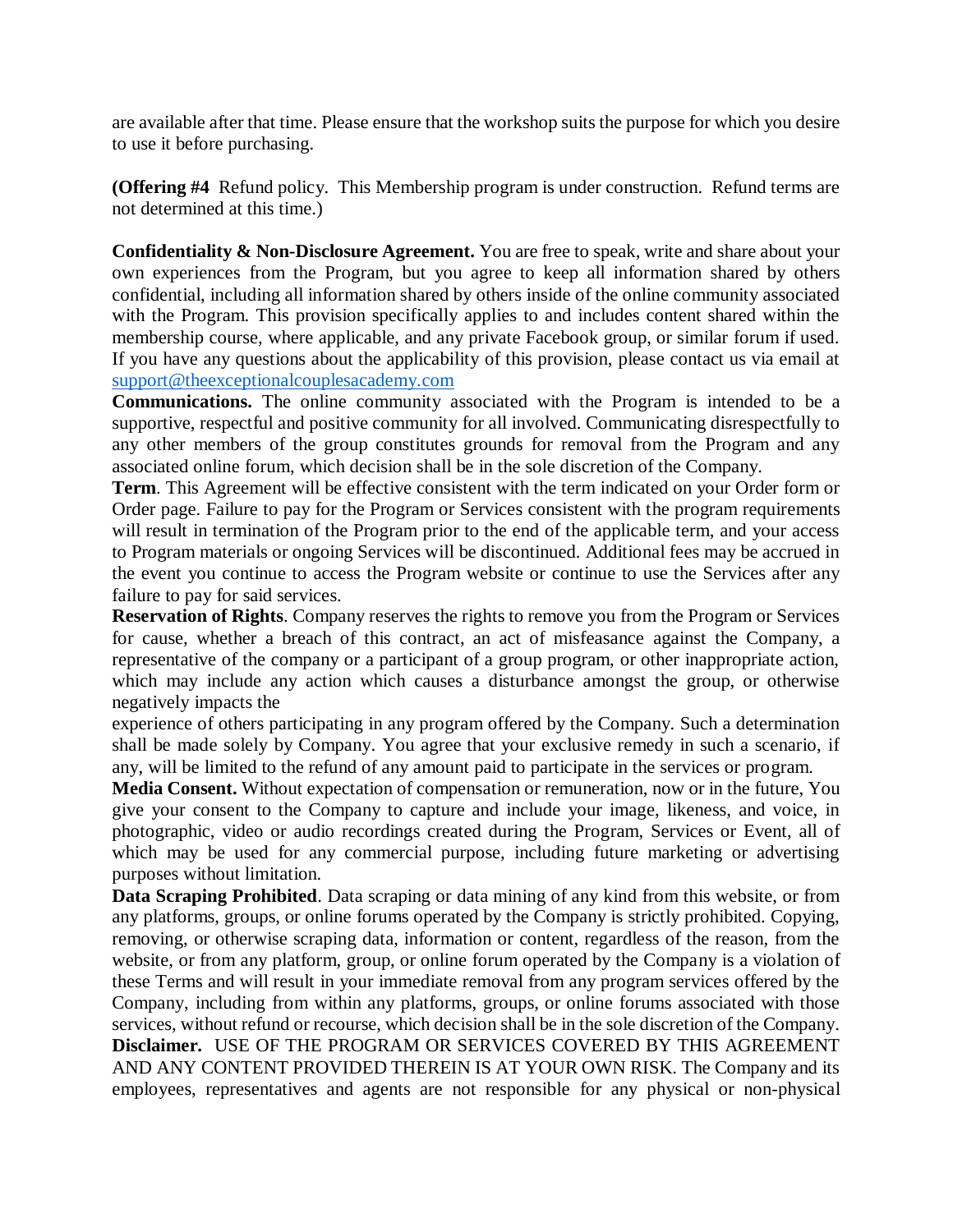damages imagined, perceived, or otherwise sustained as a result of the use of the Program or Services or any content provided as part of the Program or Services.

The Services provided through the Program are provided for educational and informational purposes only, and you bear sole responsibility for the use and implementation of these services in your personal or professional life. You are free to reject any advice, suggestions or requests made during the Program at any time.

There are no guarantees as to the progress or outcomes that may result from the Services and you are responsible for the results you achieve. THE PRODUCTS AND SERVICES OFFERED BY THE COMPANY ARE NOT SUITED FOR EVERYONE. THE CREATORS OF ANY PRODUCTS, SERVICES OR PROGRAMS OFFERED HEREIN OR IN CONNECTION HEREWITH DO NOT ASSUME, AND SHALL NOT HAVE, ANY LIABILITY TO USERS FOR INJURY OR LOSS IN CONNECTION THEREWITH. WE MAKE NO REPRESENTATIONS OR WARRANTIES AND EXPRESSLY DISCLAIM ANY AND ALL LIABILITY CONCERNING ANY DECISION, ACTION OR OUTCOME FOLLOWING THE PRESENTATION OF INFORMATION OFFERED OR PROVIDED WITHIN OR THROUGH THE PROGRAM, SERVICES OR WEBSITE.

**Medical Disclaimer**. THE INFORMATION, PROGRAMS, OR SERVICES CONTAINED HEREIN ARE NOT SUBSTITUTES FOR ANY PROFESSIONAL ADVICE OR TREATMENT, INCLUDING THE ADVICE AND TREATMENT OF A LICENSED HEALTHCARE PROFESSIONAL. You should consult your physician or other healthcare professional before starting this or any other fitness, nutrition, or health related program to determine if it is right for your needs. The information offered through this site is educational only and does not replace professional medical advice, diagnosis or treatment. If you have questions or situations requiring professional or medical advice, you should consult with an appropriately trained and qualified specialist, such as a licensed physician, psychologist, or other healthcare professional. Never disregard the medical advice of a psychologist or other healthcare professional, or delay in seeking such advice because of the information offered or provided within or through the program, services or website.

**Live Event Disclaimer**. USE OF THE EVENT OR SERVICES COVERED BY THIS AGREEMENT AND ANY CONTENT PROVIDED THEREIN IS AT YOUR OWN RISK. The Company and its representatives are not responsible for any physical or non-physical damages imagined, perceived, or otherwise sustained as a result of the use of the Services, the Facility hosting the Event, or any information or content provided as part of the Event, including information provided by 3rd party presenters or other experts. The Services provided through the Event are provided for educational and informational purposes only, and You bear sole responsibility for the use and implementation of these Services in your life. You are free to reject any advice, suggestions or requests made during the Event at any time. There are no guarantees as to the progress or outcomes that may result from the Services and You are responsible for the results You achieve. You agree that we are not, nor shall ever be, liable to You or anyone else for any direct, indirect, incidental, consequential, special, exemplary, punitive or any other damages arising out of your participation in the Event, including due to the actions, statements or behavior of any third parties or other participants, or conditions of the host Facility. Notwithstanding anything contrary in this Agreement, at all times damages shall be limited to the amount paid, if any, by You to the Company for the Services provided through the Event.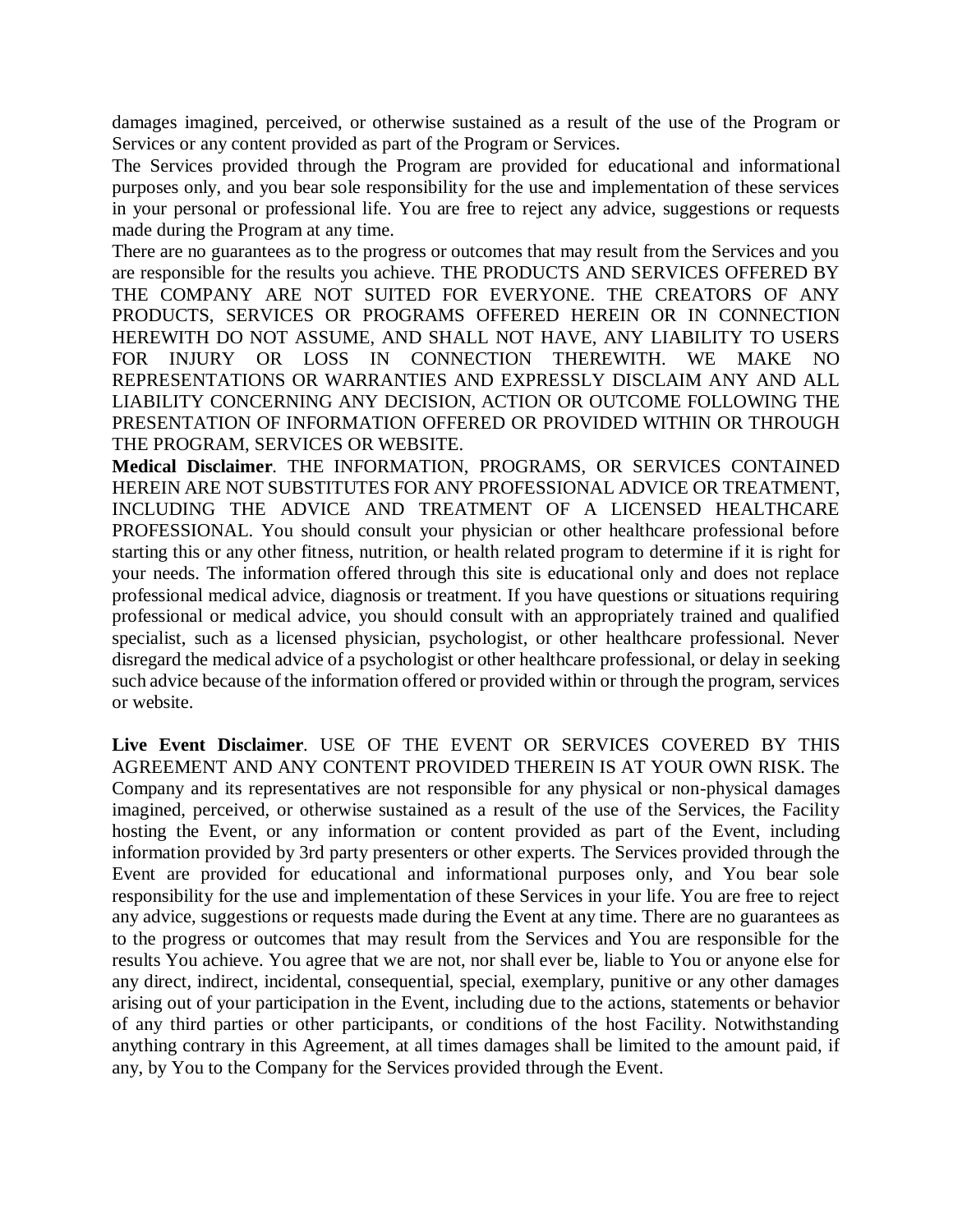Earnings Disclaimer. RESULTS ARE NOT GUARANTEED. Any statement made on the website or in the program regarding income or earnings are provided as examples only, and do not guarantee you future earnings or income. Please note that the stated results are not typical and there is no guarantee that you will achieve the same or similar results. As with any endeavor, results may vary, and depend on a wide variety of factors including, but not limited to, your skill, knowledge, ability, dedication, business savvy, network, and financial situation. The use of any products or services offered through the Company should be based on your own due diligence. You agree that the Company (including its agents, representatives, sponsors, promoters, advertisers or affiliates), are not responsible for the success or failures you experience in your personal or business life. Relationship. Nothing contained in this Agreement shall be interpreted or construed to create a joint venture, partnership, employment or agency relationship of any kind. **Affiliate Links & Compensation Disclaimer.** We enter into affiliate relationships with third parties and from time to time provide links to third-party services or products on our website and in our email marketing. We receive compensation through these affiliate relationships, including when our Users purchase services or products via such links. We provide disclosures when sending or posting such information as an affiliate. If we are providing a review or rating of a third party's service or product and receive payment for such review or rating, we disclose that information when sharing our review or rating.

**Modification**. The Company may modify this Agreement from time to time and without notice. You agree to be bound by the terms of this Agreement and any future modifications when such modifications are posted to the Company's website. You should review this Agreement regularly during the use of the Program or Services to keep apprised of any changes.

**Assignment**. No assignment of this Agreement is permitted, without prior written permission from the Company. Any attempt to do so shall constitute a default or violation of this Agreement which shall be immediately void. The Company's rights and obligations, in whole or in part, under this Agreement may be assigned or transferred by the Company.

**Third Party Beneficiaries**. This Agreement is solely for the benefit of the parties and their successors and permitted assigns, and does not confer any rights or remedies on any other person or entity. Governing Law. This Agreement and any action related thereto shall be governed by the laws of the State of Washington without regard to its choice of law principles. The parties consent to exclusive jurisdiction and venue in federal and state courts sitting in King County, Washington. **Dispute Resolution & Binding Arbitration**. In the event of a dispute arising under or relating to this Agreement, the Content, or the Website (each, a "Dispute"), either party may elect to finally and exclusively resolve the dispute: first, by confidential mediation, to be conducted by a mutually selected, qualified neutral, third-party attorney/mediator located in Seattle, Washington, which mediation may occur in-person, online (via web cams), or telephonically, and shall be scheduled within 30 days of either party providing the other with a request to mediate; second, by confidential, binding arbitration governed by the Federal Arbitration Act ("FAA"). Any election to arbitrate, at any time, shall be final and binding on the other party. IF EITHER PARTY CHOOSES ARBITRATION, NEITHER PARTY SHALL HAVE THE RIGHT TO LITIGATE SUCH CLAIM IN COURT OR TO HAVE A JURY TRIAL. DISCOVERY AND APPEAL RIGHTS MAY ALSO BE LIMITED IN ARBITRATION. All disputes will be resolved before a neutral arbitrator whose decision shall be final except for a limited right of appeal under the FAA. Any court in King County, Washington may enforce the arbitrator's award. The arbitration may be conducted in person, through the submission of documents, by phone, or online and shall be conducted by a qualified JAMS or similarly experienced arbitrator. If conducted in person, the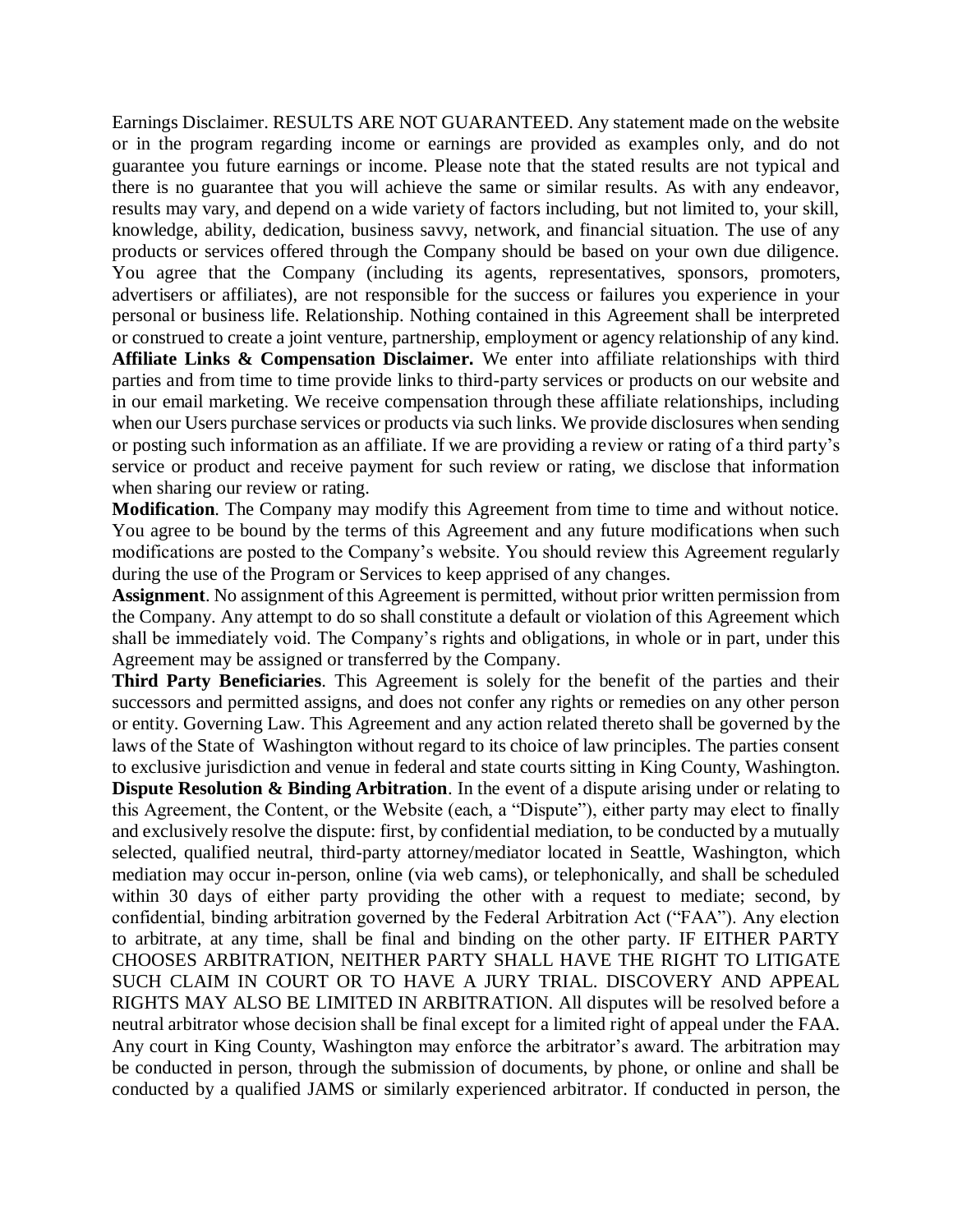arbitration shall take place in Seattle, Washington. The parties may litigate in court to compel arbitration, to stay proceeding pending arbitration, or to confirm, modify, vacate, or enter judgment on the award entered by the arbitrator. In addition, we may litigate in court to seek injunctive relief.

**Force Majeure**. If a party is prevented from fulfilling its obligations under this Agreement for one of the following reasons beyond the party's reasonable control, including due to a national environmental or military emergency, such as fire, flood, explosion, war, strike, embargo, government regulation, or civil or military authority, or acts or omissions of carriers, transmitters, providers, vandals, or hackers (a "force majeure event"), the time for that party's performance will be extended for the period of the delay or inability to perform due to such occurrence; provided, however, that You will not be excused from payment of any sums of money owed by you to the Company; and provided further, however, that if a party suffering a force majeure event is unable to cure that event within thirty (30) days, the other party may terminate this Agreement.

**Construction**. This Agreement shall be construed fairly and not interpreted for or against either party. Any remedies available to the Company, including any set forth in this Agreement, are not exclusive and are in addition to any other rights or remedies available to it at law or in equity. **Binding Effect**. This Agreement shall be binding upon, and inure to the benefit of the respective parties hereto, their successors, heirs, representatives, and permitted assigns.

**Damage Waiver**. Under no circumstances whatsoever shall we be liable to you or anyone else for any direct, indirect, incidental, consequential, special, exemplary, punitive or other damages under this Agreement, arising out of your participation in the Program including due to the actions, statements or behavior of any third parties or participants of the Program. This provision applies even if we have been advised of the possibility of such damages. Notwithstanding anything to the contrary contained in this Agreement, the Company's liability to you for any cause whatsoever and regardless of the form of action, will at all times be limited to the amount paid, if any, by you to the Company for the services during the term of the Program or membership**.** 

**Intellectual Property.** All materials provided to you as part of your Program or Services which are the subject of this Agreement are proprietary and may not be duplicated, copied, reproduced, published or displayed in any form without the prior express written permission of the Company. You may not re-use, perform, modify, transmit, re-post or use in any way the content or any derivative works thereof, without the prior express written permission of the Company. All trademarks, logos, and service marks displayed on any materials provided as part of your Program or Services under this Agreement are protected by US and International copyright and Intellectual Property laws. Access to any materials or content online or otherwise as part of the Program or Services subject to this Agreement should not be construed as granting any license or right to duplicate said content, including trademarks, logos and service marks of the Company or any thirdparty.

**Terms of Use Agreement**. You agree to the terms and conditions of the Terms of Use Agreement found at www.theexceptionalcouplesacademy.com.

**Privacy.** You consent to the Privacy Policy found at www.theexceptionalcouplesacademy.com. If you attend any Company live event, you agree that any third-party vendor involved in the event [ticket sales, event facility registration, etc.] may share your personal identifying information with the Company to allow us to serve you and other event attendees with the proper products and services, in accordance with our posted Privacy Policy.

**Waiver**. The waiver by either party of any breach or default in performance shall not be deemed to constitute a waiver of any other or succeeding breach or default. The failure of any party to